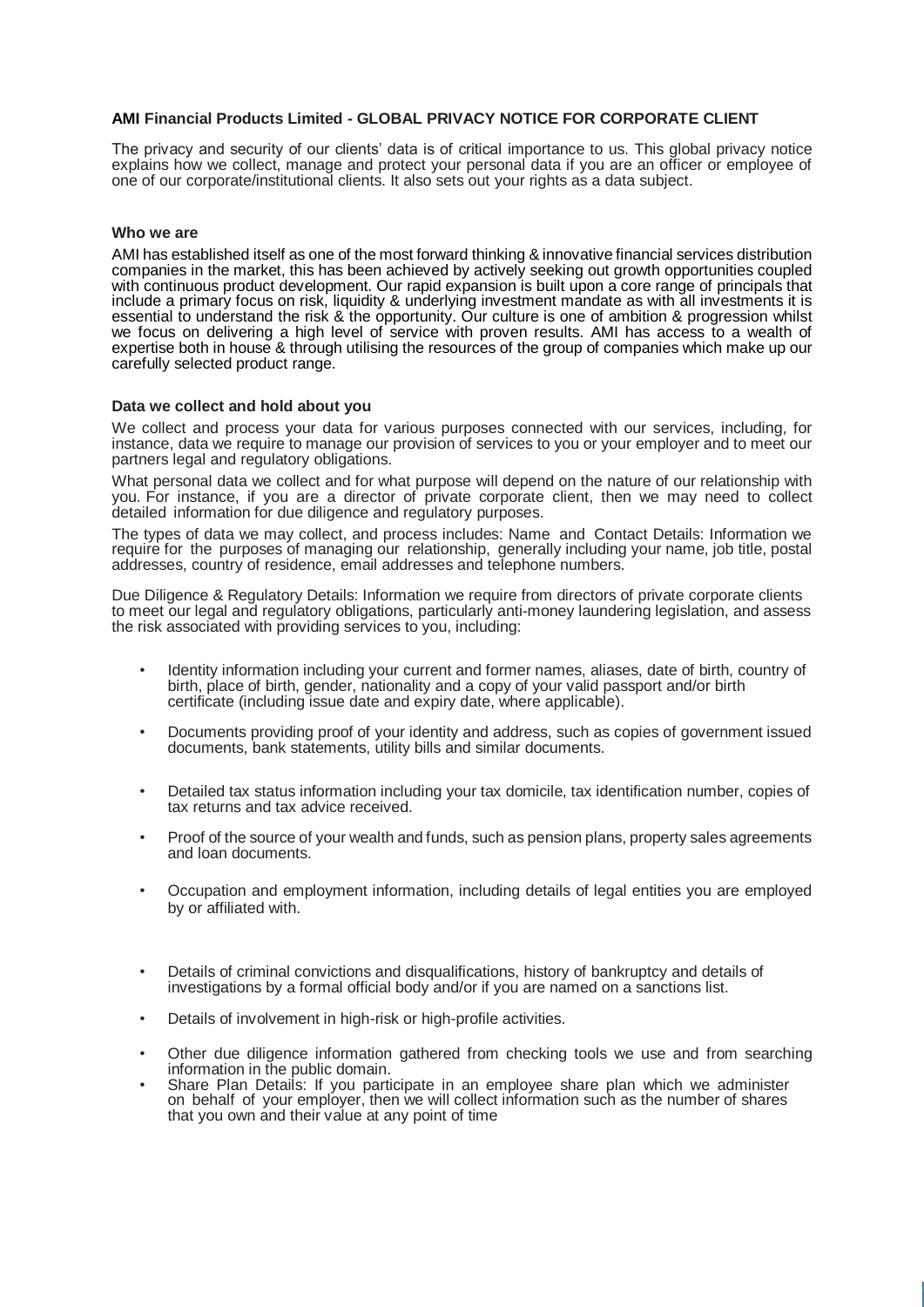Other information: Additional information you provide to us or created by us when providing services to you

The types of data we collect may include sensitive personal data.

We collect personal data when you give it to us and from information we learn about you through our relationship. We also collect data about you from third parties, including your employer, your professional advisers, due diligence and risk assessment screening service providers and from the public domain, including from internet searches.

Purposes for which we use the data and the legal basis for doing so. When providing services to you, we may use data about you for the following purposes and on the following lawful bases:

# **PURPOSE LAWFUL BASIS FOR PROCESSING**

Carrying out due diligence on directors of private corporate clients and performing risk Including carrying out standard due diligence checks, enhanced due diligence checks, politically exposed

person checks and performing risk assessments in relation to your financial standing and eligibility for our services.

- Necessary to comply with legal obligations to which we are subject.
- Our legitimate business interest to assess the risk associated with providing you with our services.
- When processing sensitive personal data, we do so with your explicit consent.

# **PURPOSE LAWFUL BASIS FOR PROCESSING**

Legal & regulatory compliance and compliance with law enforcement requests.

Including performing checks and monitoring transactions for the purpose of preventing and detecting crime and to comply with laws relating to money laundering, fraud, terrorist financing, bribery and corruption, and international sanctions. Also, sharing information on suspected financial crimes, fraud and threats with law enforcement and regulatory bodies.

- Necessary to comply with legal obligations to which we are subject.
- When processing sensitive personal data, we do so with your explicit consent.

To provide services to you or your employer.

Including share option plan services and all other services we provide to you.

Our legitimate business interests to provide you with share plan and other services at the request of your employer.

Internal management, administrative and organisational purposes.

This includes maintaining internal records and carrying out other business administration tasks.

- Our legitimate business interest to process your personal data in order to manage our business processes.

Statistics and other data analysis. This includes creating forecasts and business plans, improving our services and developing new services.

- Our legitimate business interest to process your personal data to develop and improve our business through aggregated and anonymised reporting and analysis.

Sharing data with entities in our group. Including sharing client records and results of due diligence exercises with our global entities.

- Our legitimate business interest to identify and develop shared clients across our group and the jurisdictions in which we operate and to utilise existing due diligence and risk assessment.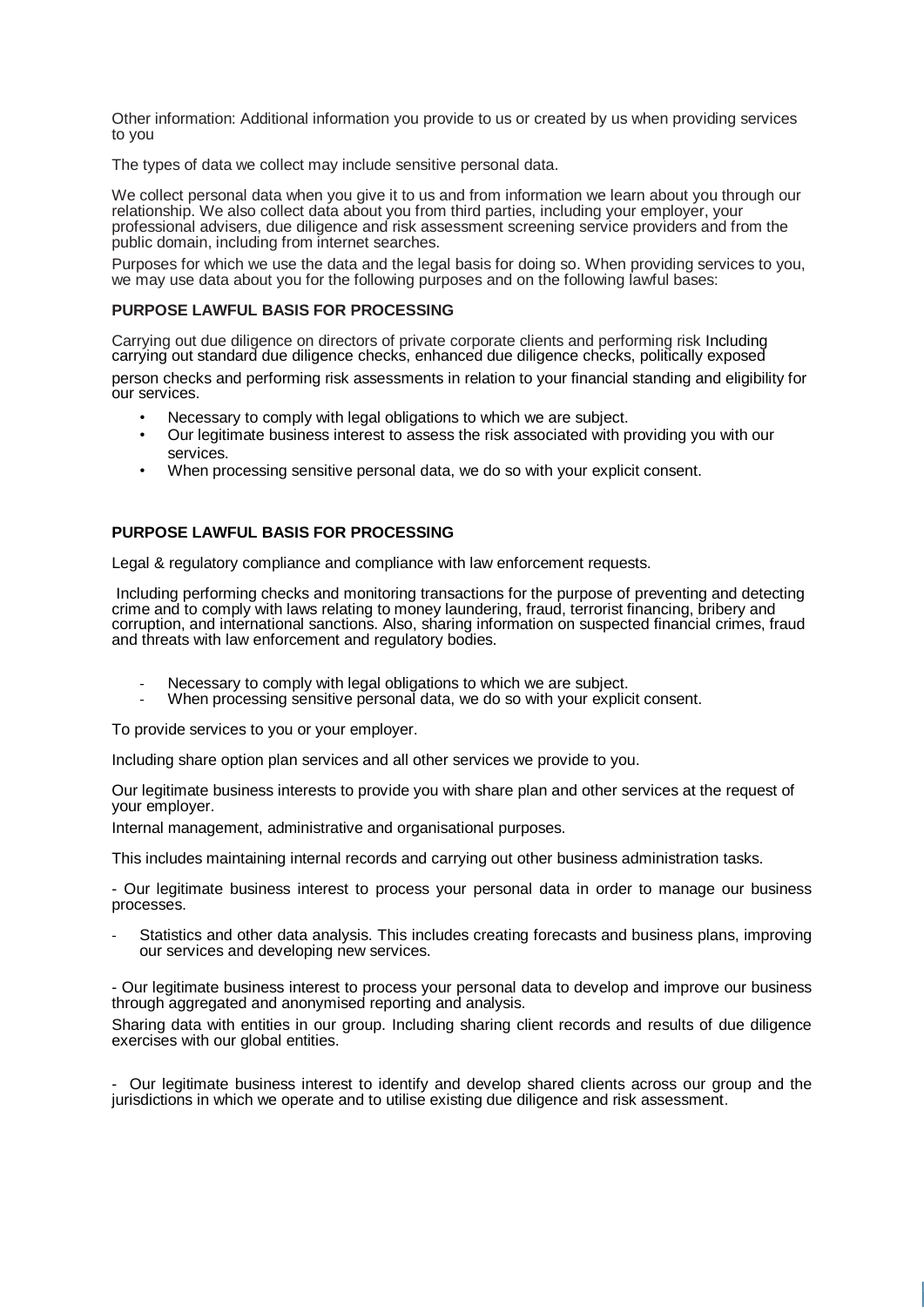Sharing data with other third parties. Including third parties who process personal data on our behalf.

Our legitimate business interest to share your data with trusted third parties who provide us with services relevant to our provision of services to you, including professional advisers, screening service providers and IT service providers.

Where we do not base our use of personal data about you on one of the above legal bases, we will ask for your consent before we process the personal data (these cases will be clear from the context).

In some instances, we may use personal data about you in ways that are not described above. Where this is the case, we will provide a supplemental privacy notice that explains such use. You should read any supplemental notice in conjunction with this notice. To the extent that we rely upon consent as the legal basis under which we use your data, then you are permitted to withdraw your consent at any time.

### **Sharing your data**

We may share your data with:

- Other entities in our group. We do this because we are an international organisation and work with clients across multiple jurisdictions. Sharing client records and the results of due diligence and risk assessments enables us to provide our services more efficiently and develop our relationship with you. Access to shared data is limited only to personnel who need access to carry out their assigned duties.
- Third parties who process data on our behalf to provide us or you with products or services for the purposes outlined above. These third parties include:
	- Professional advisers: Including lawyers and tax advisers.
	- Screening service providers: Including due diligence and financial crime screening database providers, such as Thompson Reuters World-Check.
	- IT service providers: Including hosting and cloud service providers, such as Microsoft.
	- Other suppliers and providers of services to us: Including banks, our sub-contractors and agents.
	- Other third parties, where required or permitted by law, for example:
	- Regulatory authorities.
	- Government departments.
	- In response to a request from law enforcement authorities or other government officials.
	- When we consider disclosure to be necessary or appropriate to prevent physical harm of financial loss or in connection with an investigation of suspected or actual illegal purpose.
	- In the context of organisational restructuring.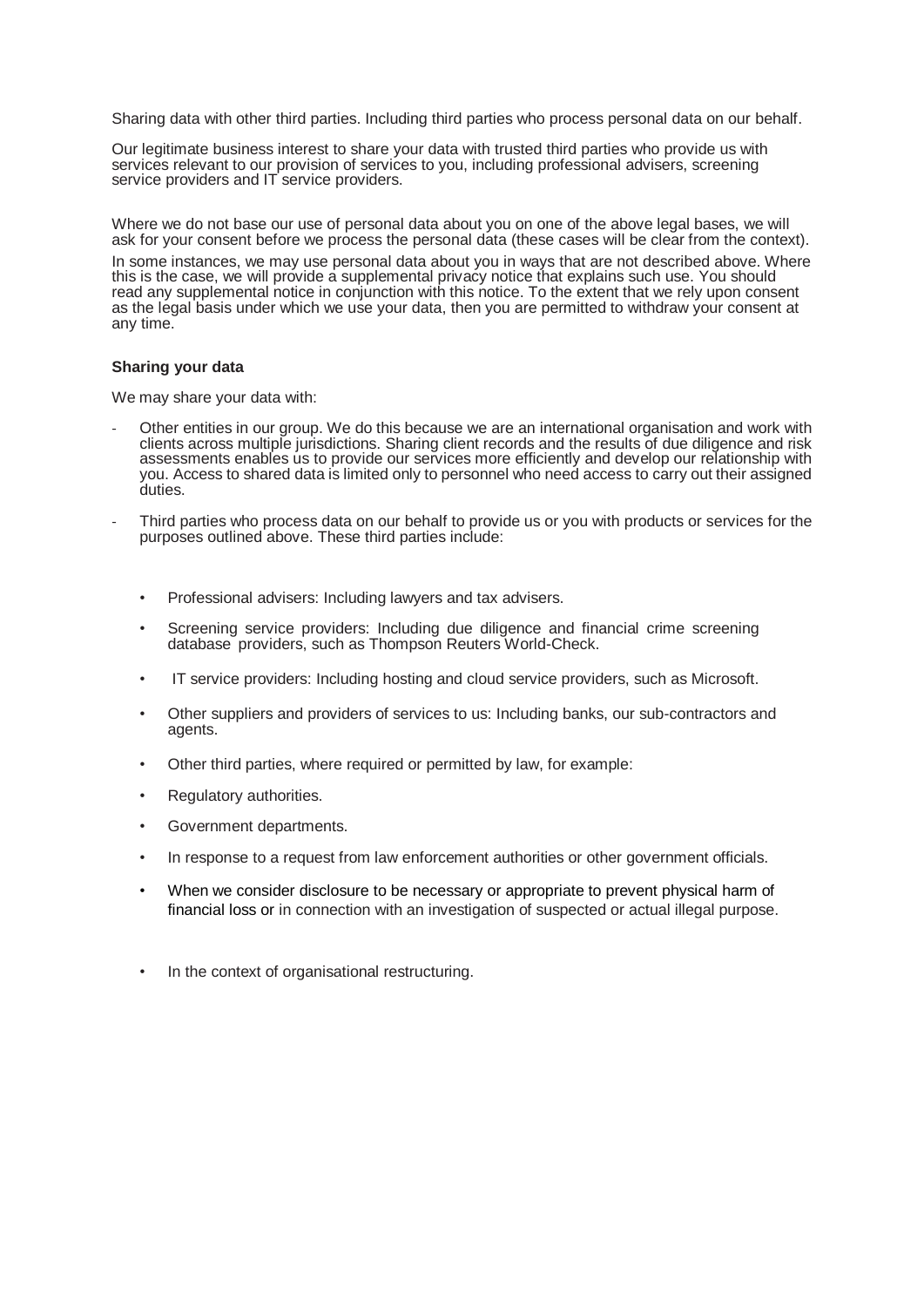#### **Transferring your data overseas**

When sharing data about you with other entities in our group, or if it is necessary to provide you with our services, your data will be transferred outside the country or territory in which it was collected. If your data is collected within the European Economic Area ('EEA'), this means that your data may be transferred outside of it, including to a country or organisation that may not have data protection standards equivalent to those in the EEA. If your data is collected outside of the EEA, this means that your data may be transferred into it.

Where we transfer personal data to countries outside the EEA, we will only do so where:

The country or organisation we are transferring your date to is recognised by the European Commission as providing adequate data protection standards; or ›

We have implemented appropriate safeguards to ensure the protection of your personal data, such as standard data protection clauses adopted by the European commission.

#### **How long we keep your data**

The period for which we may retain your data is generally short, however our counterparts may retain data for up to five years depending on the purposes for which the data was collected, whether you have requested the deletion of the data, and whether any legal obligations require the retention of the data (for example, for regulatory compliance). We will not retain data about you for longer than is necessary to fulfil the purposes for which the data was collected.

#### **How we protect your data**

We implement appropriate technical and organisational measures to protect data that we process from unauthorised disclosure, use, alteration or destruction.

#### **Your rights and options**

Depending on where you are resident, you may have some or all of the following rights under applicable data protection laws in respect of your data that we hold:

- You have the right of access to your personal data and can request copies of it and information about our processing of it.
- If the personal data we hold about you is incorrect or incomplete, you can ask us to rectify or add to it.
- Where we are using your personal data with your consent, you can withdraw your consent at any time.
- Where we are using your personal data because it is in our legitimate interests to do so, you can object to us using it this way.

Where we are using your personal data for direct marketing, including profiling for direct marketing purposes, you can object to us doing so and opt out of all future marketing. › You can ask us to restrict the use of your personal data if:

- It is not accurate.
- It has been used unlawfully but you do not want us to delete it.
- We no longer need it.
- If you have already asked us to stop using your data but you are waiting to receive confirmation from us as to whether we can comply with your request.
- In some circumstances you can compel us to remove your personal data.